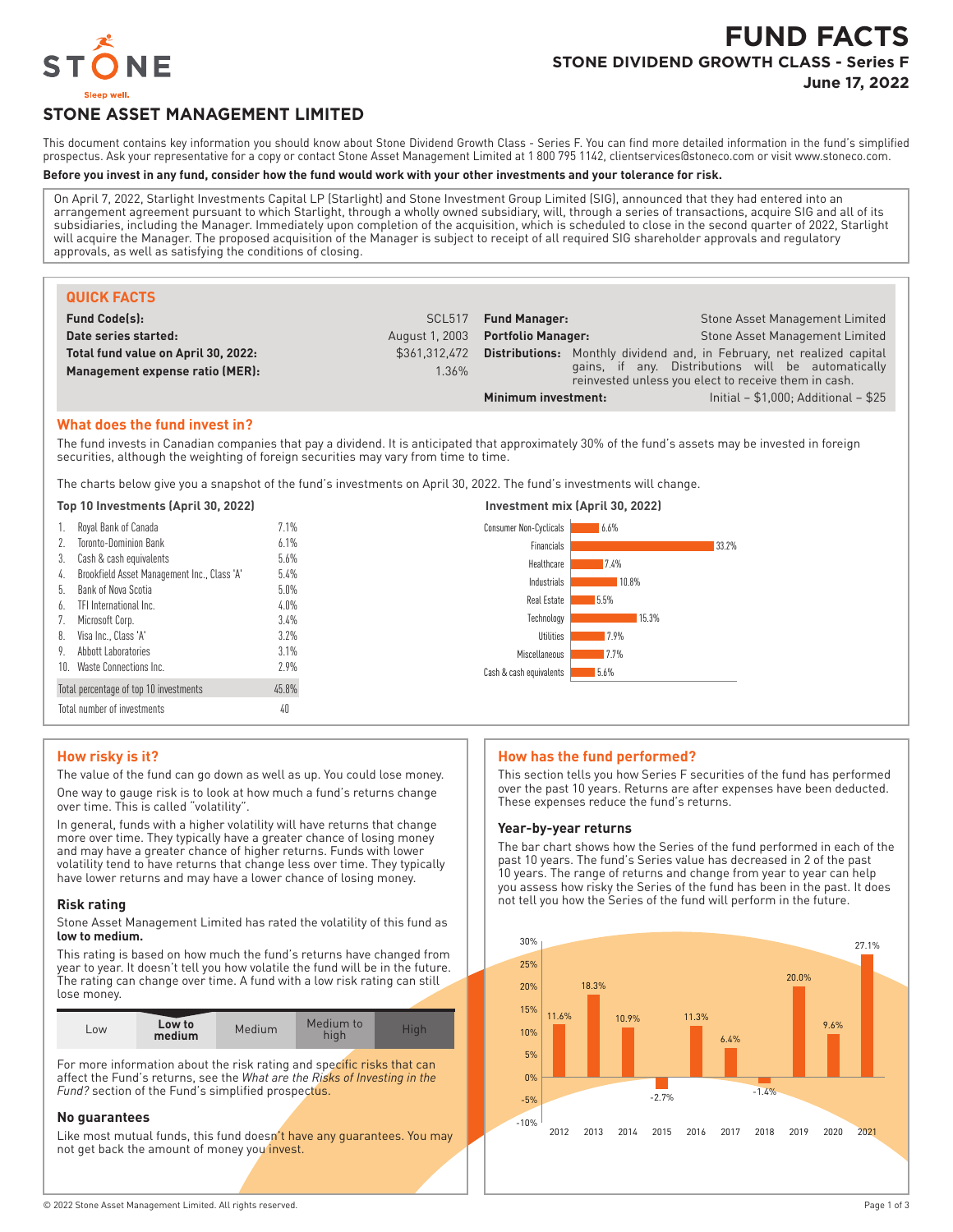

## **Best and worst 3-month returns**

This table shows the best and worst returns for Series F securities of the fund in a 3-month period over the past 10 years. The best and worst 3-month returns could be higher or lower in the future. Consider how much of a loss you could afford to take in a short period of time.

|              | Return   | 3 months ending | If you invested \$1,000 at the beginning of the period |
|--------------|----------|-----------------|--------------------------------------------------------|
| Best return  | 11 03%   | June 30. 2020   | Your investment would rise to \$1.110.30.              |
| Worst return | $-1221%$ | March 31, 2020  | Your investment would drop to \$877.90.                |

## **Average return**

The annual compound return of the Series of the fund was approximately 9.4% over the past 10 years. If you had invested \$1,000 in the Series of the fund 10 years ago, your investment would now be worth \$2,464.00.

## **Who is this fund for?**

### **This fund is suitable for investors:**

- Seeking capital growth and dividends
- With a mid-term to long-term investment horizon with a low to medium risk tolerance

This fund may not be suitable for investors with a short-term investment horizon.

## **A word about tax**

In general, you'll have to pay income tax on any money you make on a fund. How much you pay depends on the tax laws where you live and whether or not you hold the fund in a registered plan such as a Registered Retirement Savings Plan or a Tax-Free Savings Account. Keep in mind that if you hold your fund in a non-registered account, fund distributions are included in your taxable income, whether you get them in cash or have them reinvested. Switches of shares between classes of shares of a mutual fund corporation, including the Corporate Funds, will result in a taxable disposition of those shares at their market value. Such disposition may

result in a capital gain or capital loss for you.

## **How much does it cost?**

The following tables show the fees and expenses you could pay to buy, own and sell Series F securities of the fund.

The fees and expenses – including any commissions – can vary among series of a fund and among funds. Higher commissions can influence representatives to recommend one investment over another. Ask about other funds and investments that may be suitable for you at a lower cost.

#### **1. Sales charges**

When you purchase Series F securities of the fund, you do not pay a sales charge. Instead, you may be required to pay your representative's firm a negotiated fee for investment advice and other services that it provides to you.